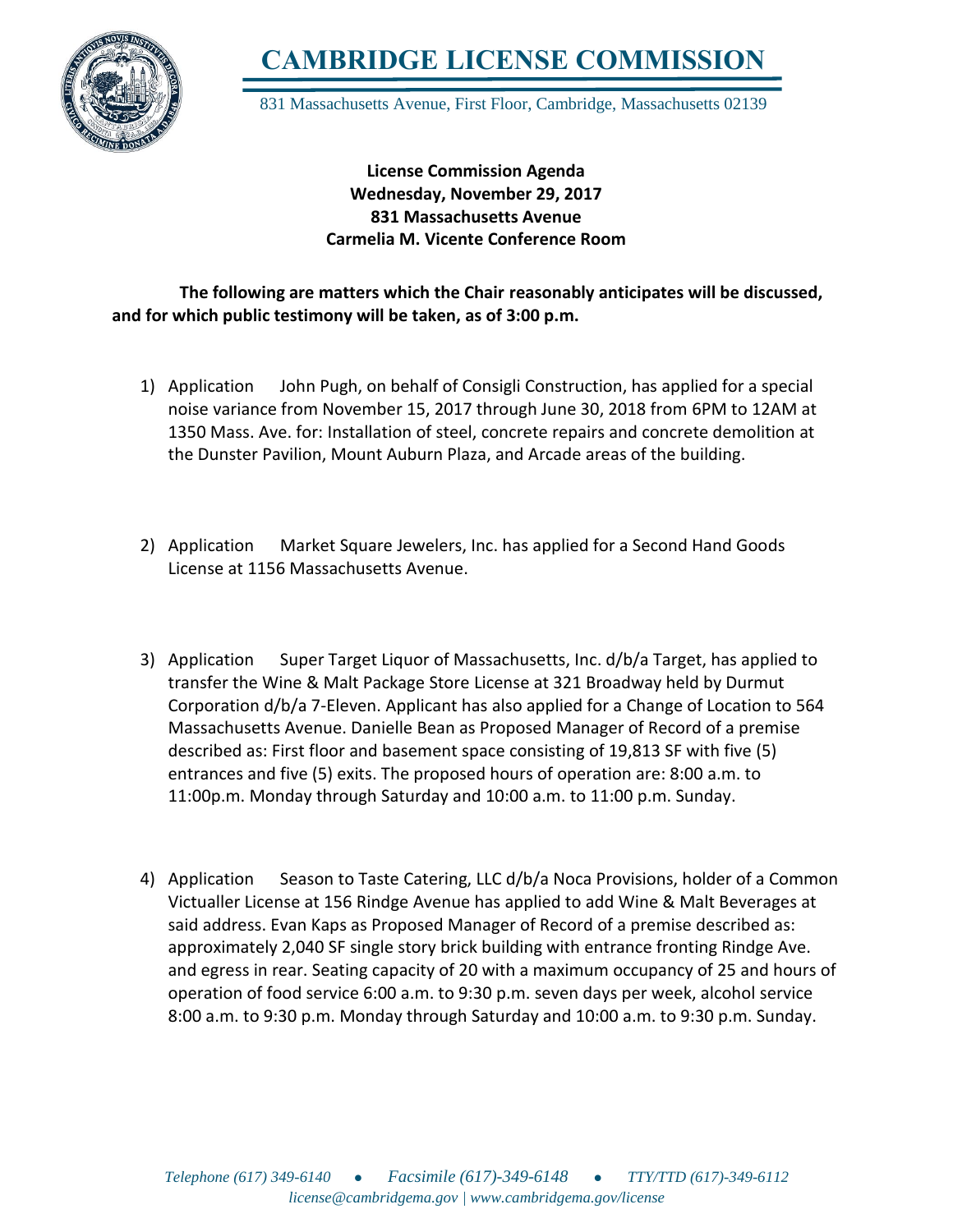- 5) Application La Dolce Vita Caffe, Inc. d/b/a Bom Café has applied for a Common Victualler License at 1093 Cambridge Street with a seating capacity of 24 and proposed hours of 6:00 a.m. to 10:00 p.m. seven days per week. Pricila Trancoso as proposed manager of record of a premise described as: approximately 900 SF on the first floor with counter, kitchen, restroom, one entrance and two exits.
- 6) Application Whole Heart Provisions, LLC d/b/a Whole Heart Provisions, has applied for a Common Victualler License at 300 Massachusetts Avenue with a seating capacity of 37 inside, 22 outside seasonal patio on private property, and an occupancy of 67, with proposed hours of 11:00 a.m. to 10:00 p.m. Monday through Saturday and 10:00 a.m. to 10:00 p.m. Sunday. James Di Sabatino as proposed manager of record of a premise described as: One floor, approximately 1,750 SF. Two bathrooms, prep kitchen, food service line, dining room and seasonal patio on private property.
- 7) Application Fresh Pond Auto Sales, Inc. has applied for a Used Car Dealer Class II License at 307 Fresh Pond Parkway. Eddie Lakkis as proposed manager of record.
- 8) Cancellation T. T. the Bears Place, Inc. d/b/a T. T. the Bears, holder of a Common Victualler All Alcohol License at 18 Brookline Street, pursuant to M. G. L. c. 138, § 77 for non-use of license.

## **Administrative Matters**

- 1) Wheelings Brattle, LLC d/b/a Beat Brasserie, holder of entertainment license number 10125, has applied to add a DJ and comedy show to their existing license.
- 2) Cinderella's Restaurant, 901 Main Street, holder of license number ACH03213, has turned in the alcohol license.
- 3) Further discussion of Boards decision regarding the matter of Michael Gervais, nonrenewal of his hackney license.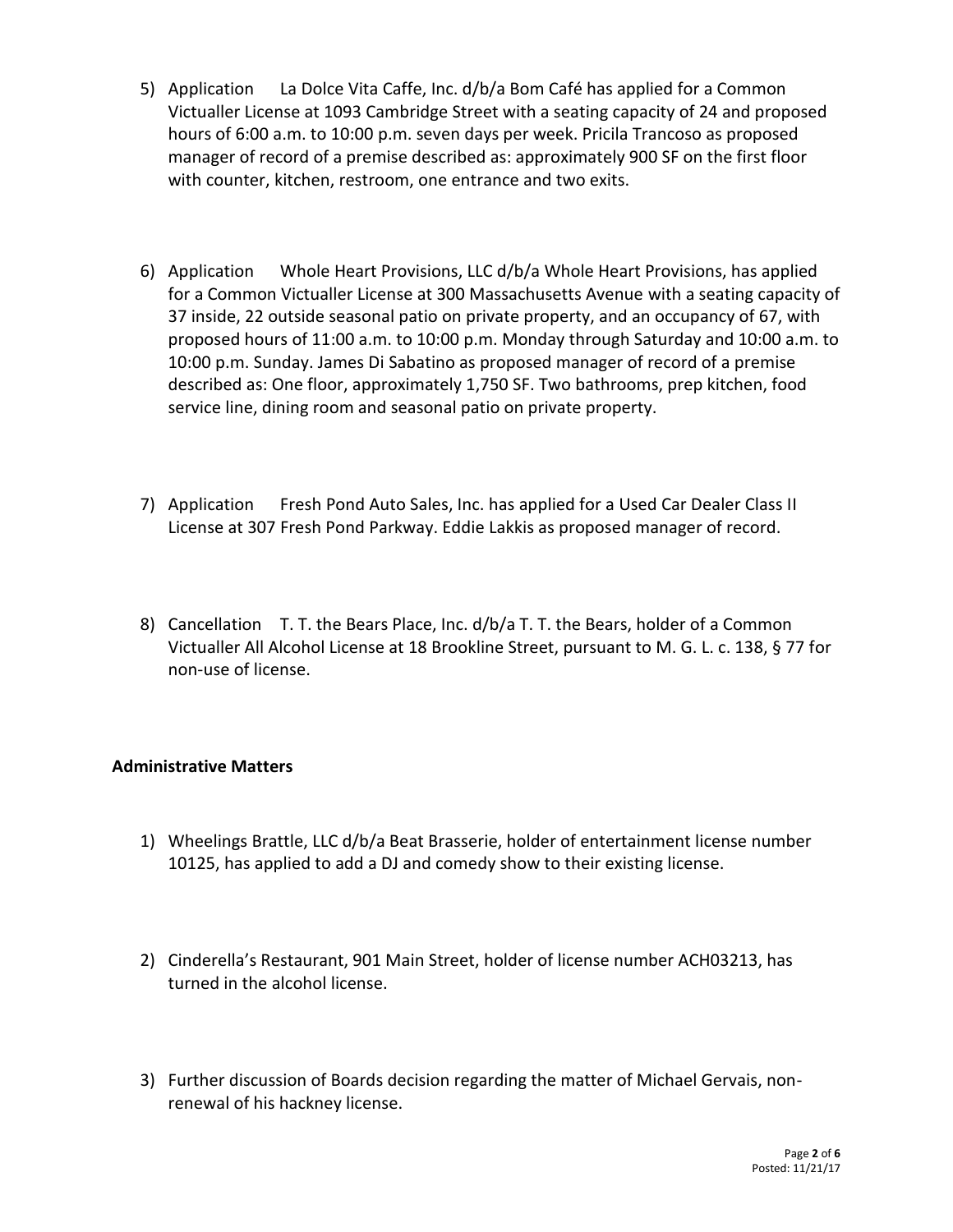- 4) IBD Ltd. d/b/a Darwin's Ltd., holder of license number ACH10165, has applied for a one day amendment to their existing license to close at 6:00 p.m. with a private event from 9PM to 1AM on Sunday, December 10, 2017, for less than 100 people.
- 5) Zavoo, Inc. d/b/a Evoo/ZA, holder of license number ACH01602, has applied to change their outdoor seating and standing capacity from 110 to 148 seats and 20 standing, on private property.
- 6) Cambridge redevelopment Authority has granted permission for the following trucks to vend through the end of January 2018 at the corner of 3rd and Binney Streets:

Chicken and Rice Guys, LLC, Monday

Phinix grill, Monday

Mei Mei Street Kitchen, Wednesday

- 7) Approval of Renewals submitted (list will be presented at the hearing).
- 8) Requests for Extension of Hours on New Year's Eve (list will be presented at the hearing).
- 9) Administrative Acknowledgements/Changes/Corrections based on information submitted with renewal applications (list will be presented at the hearing).
- 10) Consideration of a one-business day grace period until December 1, 2017, at 12:00 p.m. to complete alcohol renewals.
- 11) Marc Shulman, on behalf of Patty Chen's Dumpling Room, has advised the License Commission that they have closed at their current location due to construction. It is their intention to reopen at a new location in the summer of 2018.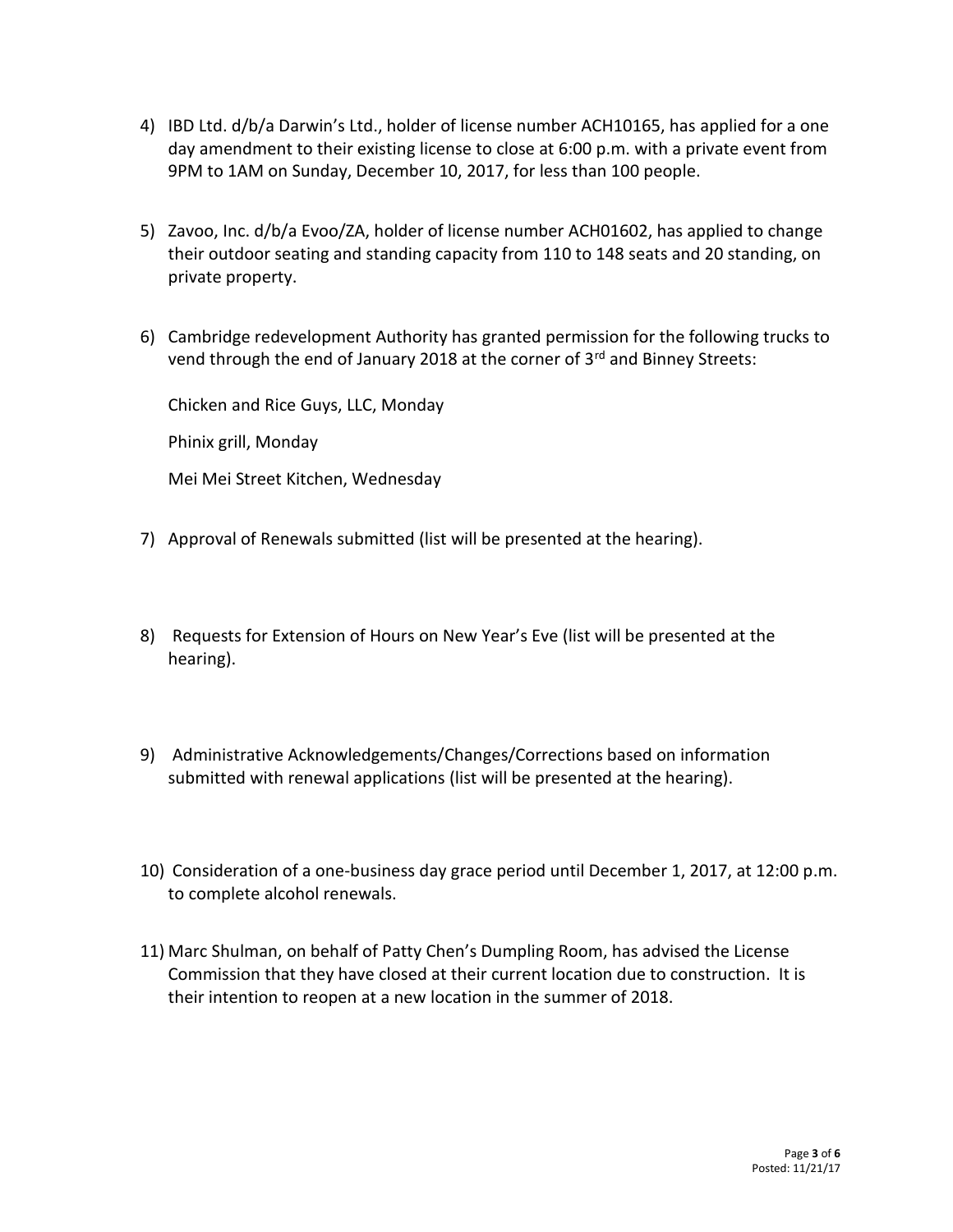12) Cheesecake Factory, Inc. is requesting a change in hours to open at 10:00 AM on Saturdays, which they believe they were originally approved for.

## **One Day Applications**

- 1) Erika Gauthier has applied for a malt and wine license to be exercised at Novartis, 181 Massachusetts Avenue, on 12/7/17 from 4:00 p.m. – 7:00 p.m. for a reception. Expected attendance – 1000 people.
- 2) Erika Gauthier, has applied for a malt and wine license to be exercised at Novartis, 250 Massachusetts Avenue, on 12/8/17 from 5:00 p.m. – 7:30 p.m. for a reception. Expected attendance – 100 people.
- 3) William Fuller, on behalf of the Bartending Service of New England, has applied for a malt and wine license to be exercised at Harvard Campus, Maxwell Dworkin lobby, Oxford Street, on 12/1/17 from 4:30 p.m. – 7:00 p.m. for a holiday reception. Expected attendance – 300 people.
- 4) Edward O'Connor, has applied for a malt with entertainment license to be exercised at ProPark parking lot, 41 Church Street, on  $12/10/17$  from  $10:00$  a.m.  $-1:00$  p.m. for a Cambridge 5k-Yulefest with patrons dancing, recorded/live music and amplification system. Expected attendance – 4000 people.
- 5) Charles James, on behalf of Crimsonbikes, has applied for a malt and wine license to be exercised at 1001 Massachusetts Avenue, on 11/30/17 from 6:00 p.m. – 11:00 p.m. for a party. Expected attendance – 150 people.
- 6) Claudia Chen, has applied for an entertainment license to be exercised at MIT, 48 Massachusetts Avenue, on 12/7/17 8:00 p.m. -10:00 p.m.; 12/8/17 7:00 p.m. – 12:00 a.m. and  $12/9/17$  1:00 p.m.  $-6:00$  p.m. for a dance performance with performers/entertainers dancing, recorded/live music and amplification system. Expected attendance – 120 people.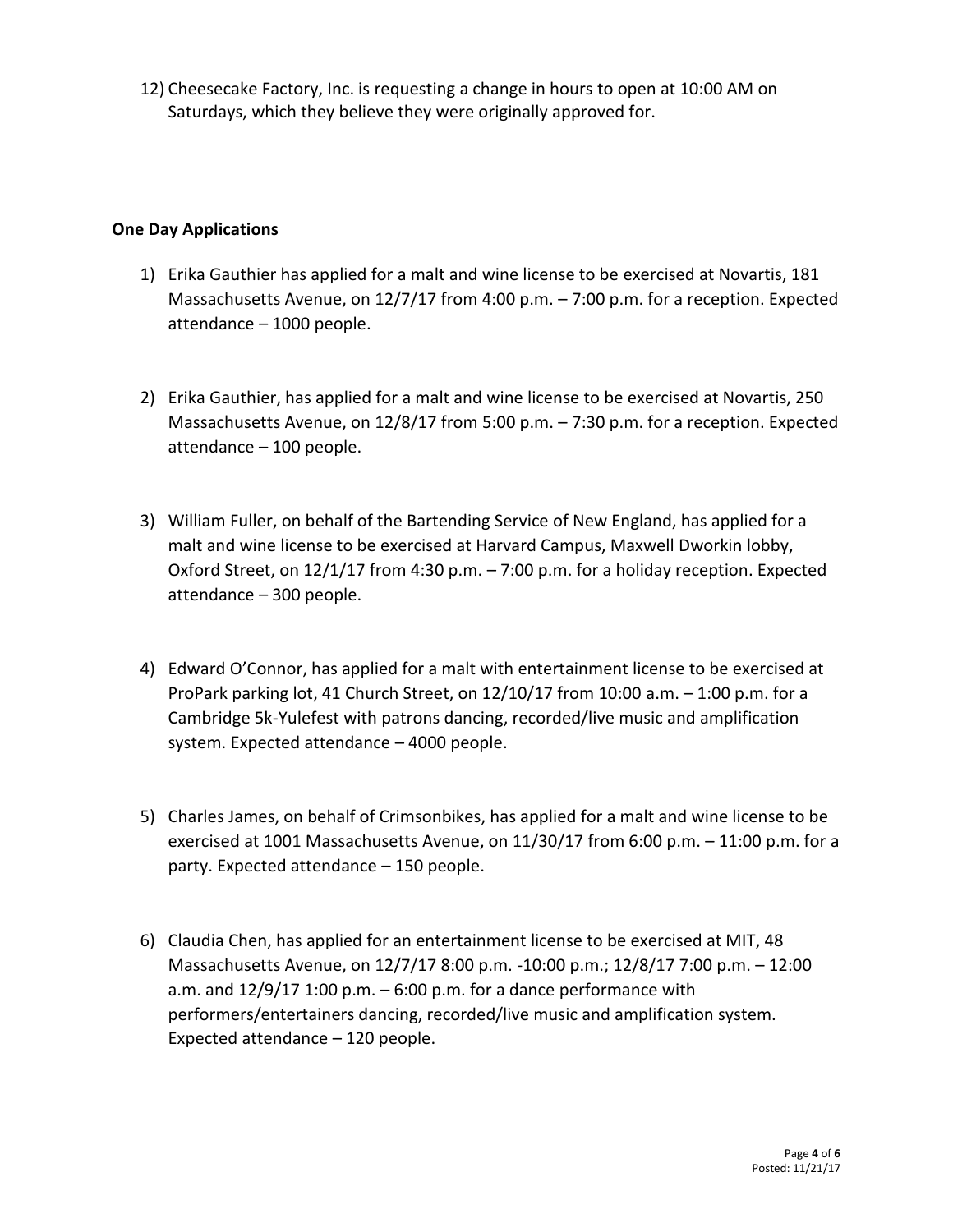- 7) Jeff Kaufman, on behalf of Boston Intergenerational Dance Advocates, has applied for an entertainment license to be exercised at Cambridge Masonic Hall, 1950 Massachusetts Avenue, on 12/3/17 & 12/17/17 from 6:00 p.m. – 11:00 p.m. for a social dance (contra dance) with patrons dancing, recorded/live music and amplification system. Expected attendance – 110 people.
- 8) Tray Johns, has applied for an entertainment license to be exercised at Harvard Law School, Milstein West-Holmes Hall, 18 Everett Street, on 12/9/17 from 6:00 p.m. – 10:00 p.m. for a banquet and awards event with performers/entertainers dancing. Expected attendance – 110 people.
- 9) LaTonya Smith-Winston, has applied for a vendor's license to be exercised at MIT Stratton Student Center, 84 Massachusetts Avenue, on 12/20/17 from 9:00 a.m. – 5:00 p.m. to sell dresses, tops, pants and jewelry.
- 10) Diana Munn, has applied for a malt and wine license to be exercised at 26 Oxford Street (Harvard University) on 12/1/17 from 6:00 p.m. – 9:00 p.m. for a wine tasting. Expected attendance – 150 people.
- 11) Jeffrey Fitzgerald, has applied for a wine and malt license to be exercised at M.I.T. Museum,  $1<sup>st</sup>$  floor, 265 Massachusetts Avenue, on 12/1/17 from 6:00 p.m. – 9:30 p.m. for a dinner and reception. Expected attendance – 65 people.
- 12) Jen Fields on behalf of Alden & Harlow, has applied for an entertainment license to be exercised at 46 Brattle Street, on 1/14/18 from 6:00 p.m. – 12:30 a.m. for a wedding with patrons dancing, recorded/live music, and amplification system. Expected attendance – 150 people.
- 13) Michael Feeney on behalf of Bon Me has applied for a one day alcohol and entertainment license at 60 Binney Street on December 1, 2017 from 5:30 PM to 8:00 PM for a dinner event with malt and recorded/live music with 49 expected.
- 14) Xin Lo has applied for an entertainment license on December 13 -14, 2017 from 6:00 PM to 11:00 PM at MIT, Sala de Puerto Rico for an Asian dance showcase with recorded/live music and performers with 190 expected.